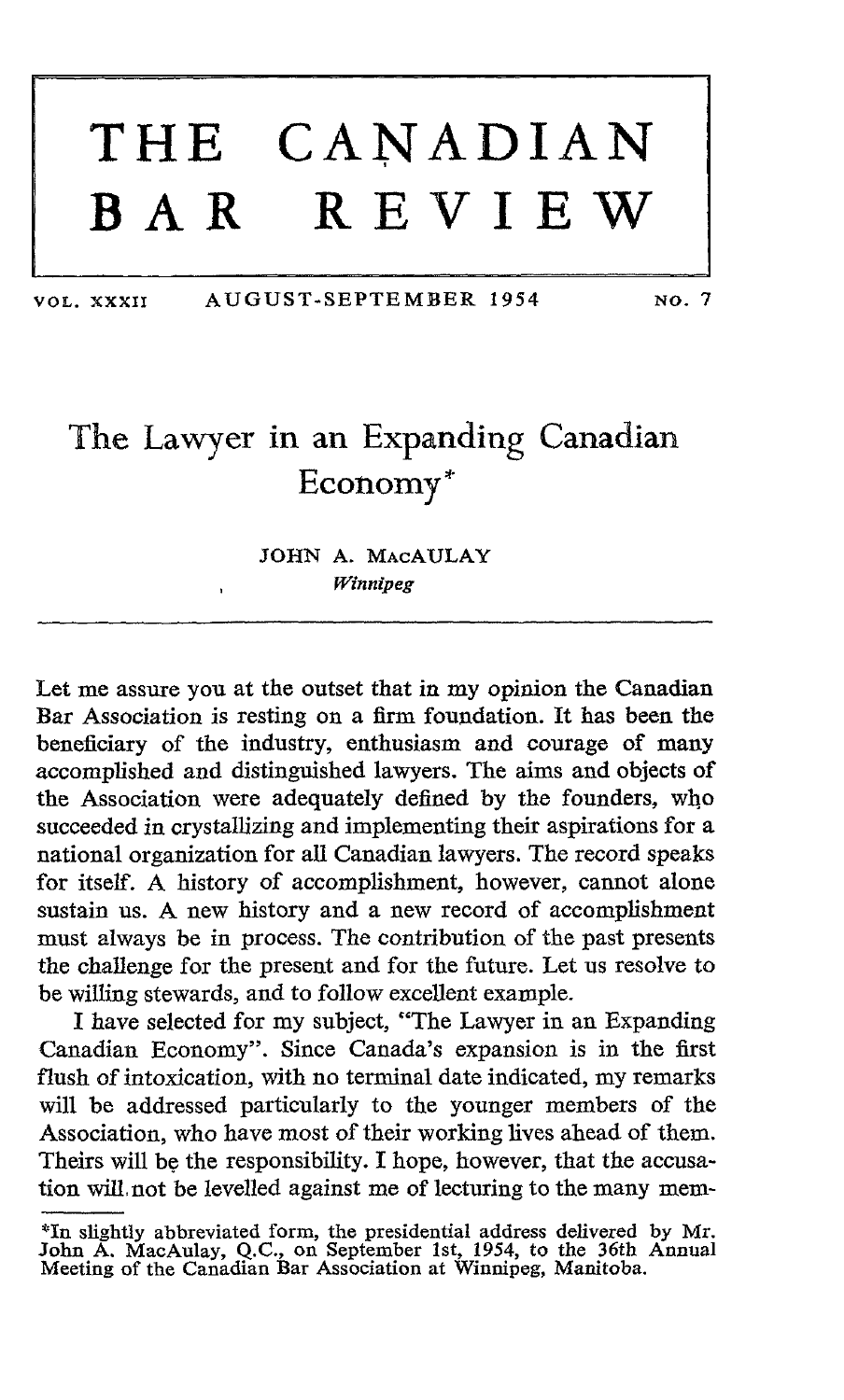hers of the bar-including younger members-wbo are better qualified to appraise, assess, instruct and advise.

One writer has made reference to three expanding economies. The first was in England, from the accession of Queen Elizabeth I in 1558 to the Grand Exposition in 1851, and the second in the United States, from the outset of the Civil War in <sup>1861</sup> to the beginning of the depression in 1929. The third is in Canada, beginning in 1939. I agree with this writer's suggestion that it would be most interesting to compare and contrast these expanding economies, though <sup>I</sup> doubt if <sup>I</sup> am in entire agreement with his choice of dates.

The period of England's greatest expansion, then, commences with the reign of Queen Elizabeth and continues some years after the accession of Queen Victoria . No country ever experienced <sup>a</sup> longer period of expansion, with hardly a threatening contender on the economic horizon. The ambition of Queen Elizabeth was to keep peace within and without her borders and to give Englishmen a free field to realize their purposes. Here was her great achievement. This philosophy, this approach, was responsible for the beginning of England's greatest era of prosperity.

The economic expansion that began in Elizabeth's reign continued for some 250 years after her death. The period is better understood if it is related to some of the outstanding historical events, the names prominent in history, the scientific discoveries and the progressive social reforms. This was the period of the Spanish Armada, the War of the Spanish Succession, the War of the Austrian Succession, the War of American Independence and the Napoleonic Wars. It was the period of Shakespeare and Milton, of Drake, of Pitt and Burke, of Nelson and Wellington. It was the period of the discovery of terrestrial magnetism, of the great discovery of the circulation of the blood, of the founding of experimental chemistry, of the discovery by Newton of the law of gravity. Although they were widely separated in point of time, it was also the period of the Habeas Corpus Act, the Bank of England Act, the abolition of slavery and the repeal of the corn laws.

On the economic frontier, beginning with the reign of Elizabeth and extending throughout the period, better methods of cultivating the land were developed. Agriculture became more and more important and profitable. Linen and woollen manufacturing and silk weaving gradually assumed large proportions. English commerce began and continued the expanding career that was to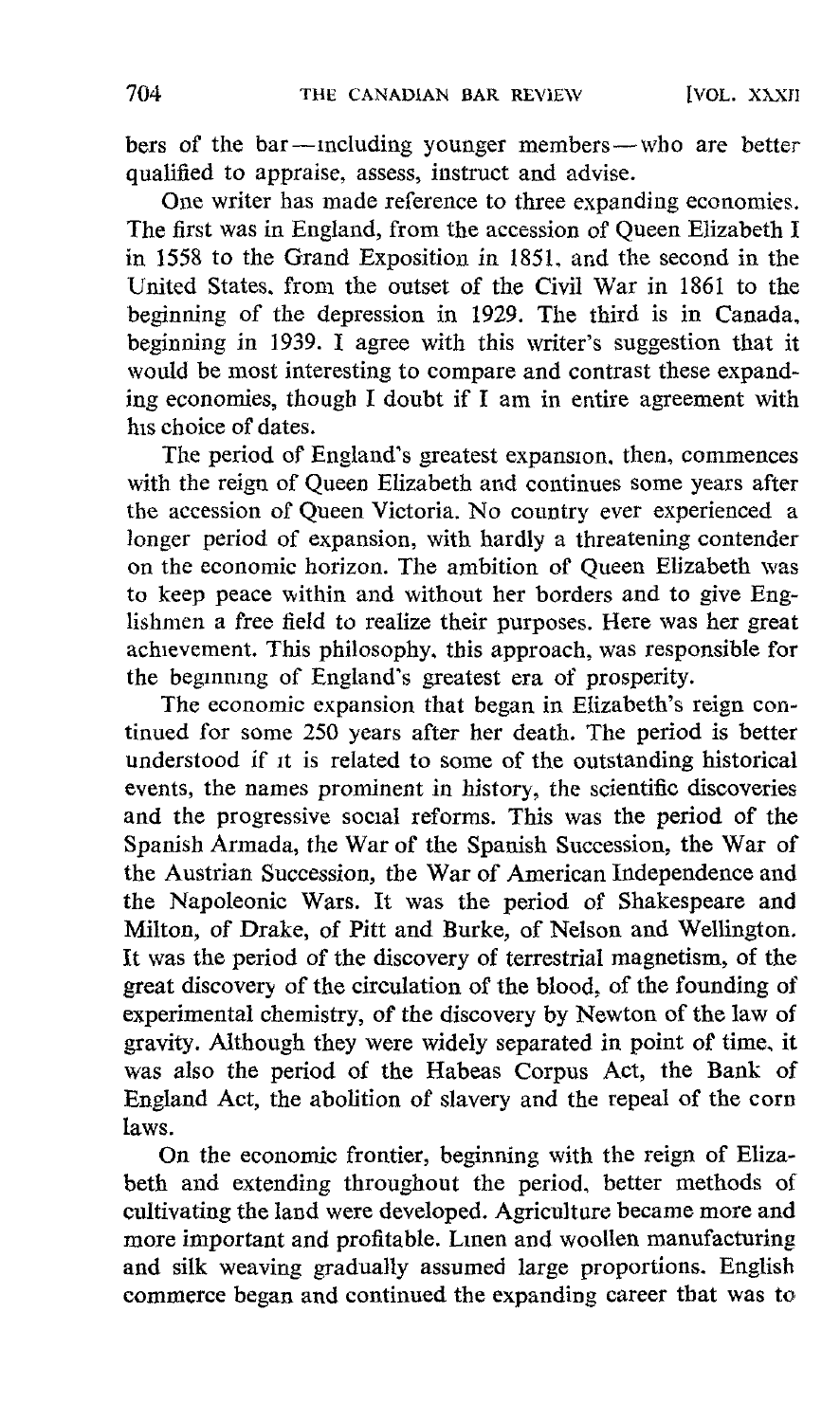make England the carrier of the world. The dream of a northern passage to India opened up trade with a land hitherto unknown. Three great continental wars threw wealth into English hands. Trade between Spain and Flanders was carried on solely in English ships and the English flag also covered trade between Portugese ports and the colonies in Africa, India and the Pacific. After 1776 British profits on trade with the new American nation. were much greater than they had previously been with the thirteen colonies .

The gradual but steady increase in prosperity was reflected in better homes and a higher standard of living. The old notions of thrift melted before the strange revolutions of fortune wrought by the new world. England enjoyed a lengthy and notable period of economic expansion. .

The period of expanding economy indicated for the United States is from 1861 to 1929. During these years the United States became the world's greatest economic power. For any nation to attain such a position in so short a space of time is a staggering achievement. Already in 1860, when Europe was exhausting its supplies of raw materials and being forced to turn to new sources in Africa and the Far East, the United States possessed half the richest continent on earth. Its incalculable wealth of natural resources was virtually untapped. Some 350,000 square miles of coal were waiting for the miners' picks ; the huge stores of oil still lay locked in the ground: the country's supplies of iron, copper and other base materials had been barely scratched ; and more than one-third of the country was covered by every variety of timber needed for industrial and domestic purposes .

In Europe there was a seemingly limitless supply of labour anxious to emigrate to a country rich in resources and largely in the temperate zone. While the Civil War was still being fought, the federal government embarked on a policy of mass immigration to settle the land and provide labour for factories. Immigrants with initiative, or a trade, or small capital, refused to work in factories and either entered business for themselves or took up land in the West. It was only the unskilled who remained available for factory work. Faced with this problem, American industrialists simplified their manufacturing processes and developed new types of machines, which enabled American industry to produce large quantities of goods at low cost . Men with organizational ability rose quickly to positions of power.

American manufacturers not only enjoyed a protected market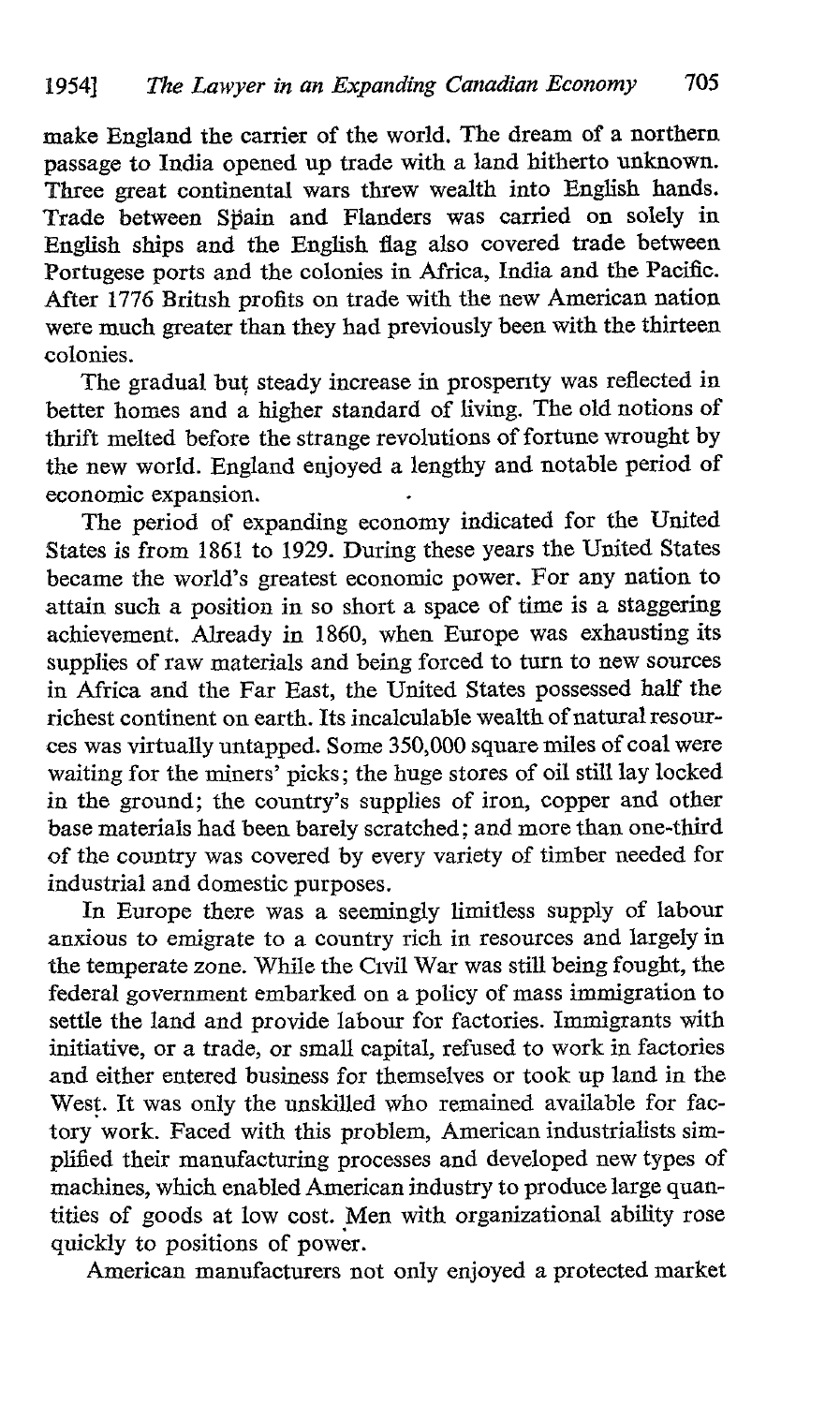but a market rapidly expanding as the population increased. Between 1860 and 1900—forty years—the national wealth of the United States doubled, its iron and steel production tripled and its railroad mileage increased six-fold. There were further rapid increases after the turn of the century. And so it went. Hungry masses of people poured on to the vacant land, which could be obtained from the government at nominal cost, and gouged out its riches. They sold their products to 'an ever-increasing population and themselves became customers for manufactured goods. In 1914, the value of American exports was two and a half billion dollars and by 1919 this figure had more than tripled. By 1929 the United States was an economic colossus.

Canada's economic expansion took form in 1939 under the impetus of war. Canada, with its 3,750,000 square miles. comprises more than seven per cent of the total land surface of the globe. She has less than 16,000,000 people, half of whom live in the southern strip within one hundred miles of the American border. In all the vast regions of the Canadian northland, the population averages less than one person for every square mile .

Even when we confine our attention to the southern belt of denser population, there is a tendency to think of Canada in terms of endless fields of waving grain. Such a picture is mislead ing. Canada is proud of her agricultural development and proud of her contribution during the last half century to the feeding of Europe . We must recognize, however, that Canada's agricultural potentialities are sharply defined. Agriculture now accounts for less than twenty per cent of the Canadian population who are gainfully employed. At the present time the pattern of Canada's economy is of an accelerating industrial revolution rather than of agricultural stability.<br>To those interested in trends, the change was already apparent

To those interested in trends, the change was already apparent during the years between the two world wars, when the pulp and paper industry moved ahead rapidly to a position of world prominence. During this period too Canadian mining ventures began to attract attention outside her borders. There was substantial progress in fishing and shipping and in chemicals, engineering. textiles and iron and steel.

Under the pressure of the Second World War the process of industrial activity was accelerated to a degree that would have been considered impossible in the early thirties. Even though some Canadians complained that the industrial development was concentrated in Ontario and Quebec (with scattered outposts in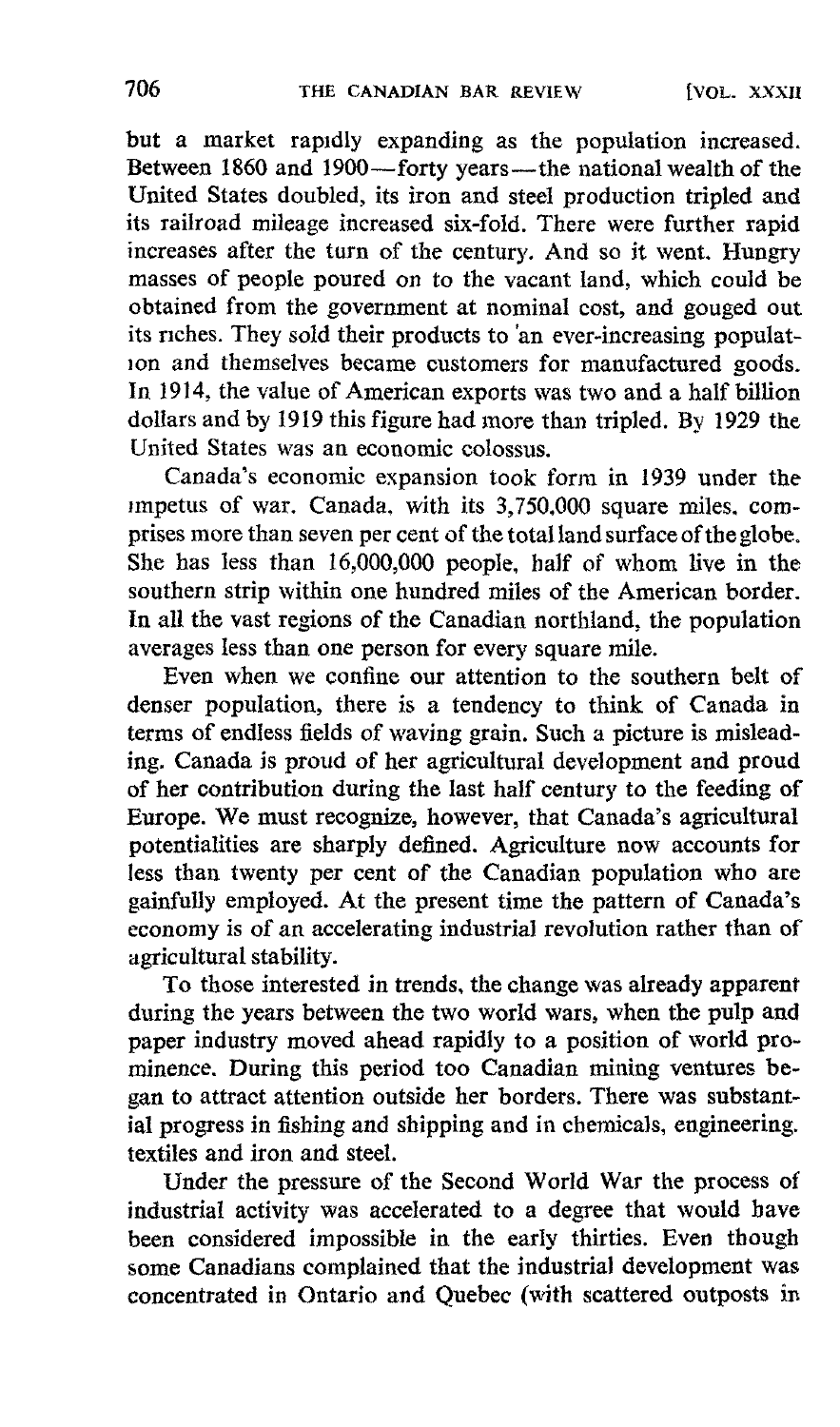British Columbia and the Maritimes) the country as a whole applauded the industrial war effort. Since the war industrial development has spread to other provinces.

Analysis of industrial development alone, however, misses the most exciting part of the drama-those natural resources which encouraged hardheaded businessmen to build- factories. The raw products of other lands are processed and the finished products re-exported to all parts of the world. The simple answer to anyone looking for the reason is found in Canada's hydro-electric power, much of which has been harnessed in our generation.

But water-power is only one of many assets. The discovery of oil in Alberta not only revolutionized the economic life of that province but opened up prospects to the whole world when the geologists suggested that, if menwent deep enough, oil would also be found under the soil of Saskatchewan and Manitoba. These prophecies are rapidly becoming realities. If we turn to iron and steel, the development of ore deposits, some of which, on the Arctic borders, are among the largest yet found, add considerably to the world's supplies.

The new uranium deposits found in northern Saskatchewan, when added to the original Canadian deposits at Great Bear Lake, give Canada a leading place in the atomic age. It is obvious that the result of the discovery of uranium in quantity must be to make nuclear energy, in many locations, cheaper than energy generated from conventional fuels. The demand for power on this continent shows a tendency to double every decade and accordingly we should have no difficulty in finding a customer for every ounce of uranium discovered. It seems almost fantastic that the elements providing nuclear energy enjoy a half-life of four and a half billion years, which means that an alert government can, at comparatively small cost, build up its energy reserves and be completely independent of coal and oil almost for eternity.

This is an inadequate account of the natural resources that constitute the basis of Canada's industrial revolution, but it is enough to excite the imagination of private enterprise and should warm the hearts of all nations that share with Canada the inheritance of Magna Carta. The northern bastion of democracy has great potential strength, the exact measure of which at the moment Canada does not herself know.

History reveals the mistakes made by other countries since the industrial revolution of the western world began to change the pattern of society two centuries ago. Similar mistakes might be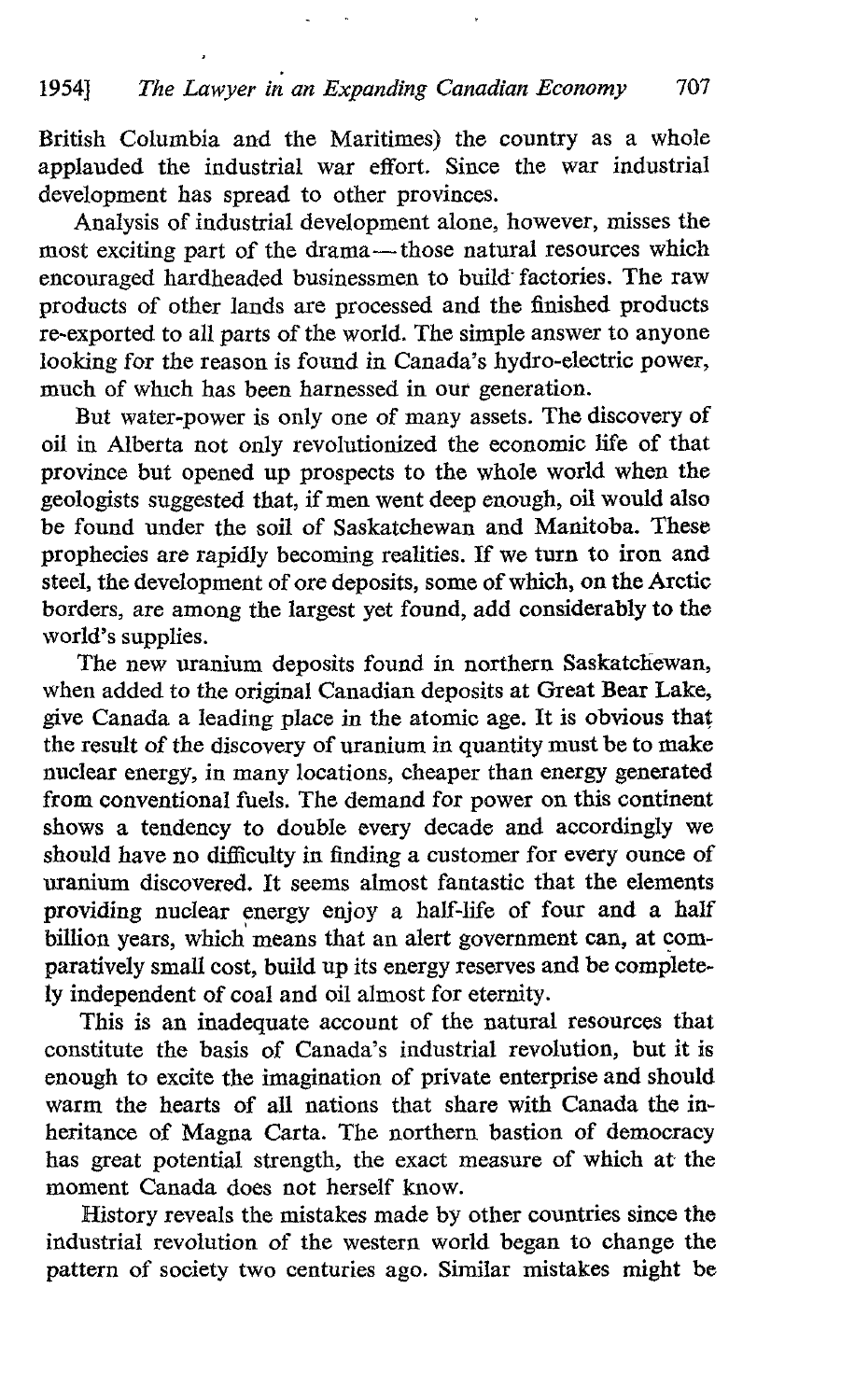avoided here if time were taken and wise plans developed. Eleven years ago, the Committee on Reconstruction emphasized in its report the urgent need for a careful survey by the Canadian government of the country's vast industrial resources and the formulation of considered plans for their utilization. A comprehensive survey of our resources and wise plans are still needed. The sooner they are made, the sooner will Canada be able to use her full strength for the benefit of mankind and the defence of human liberties. Their lack cannot, however, interrupt the progress of our industrial revolution.

What, then, is the responsibility of the lawyer, particularly the young lawyer, in Canada's expanding economy? In a recent toast proposed to Canada, the following among other observations were made: "What real greatness Canada possesses is its heritage from adventurers who, seeking new knowledge or new opportunities, dared unknown trails and rivers. . . . It is the product of those who sought not ease but achievement; who spent themselves to duplicate here the farms, the industries, the churches, the schools, the useful institutions, the free ideas of other lands; who did not seek the easy way but in response to some mysterious divine call chose to travel the hard way."

A sense of the frontier is part of the heritage of this continent. It is natural to us—part of the air we breathe—a state of mind as much as a fact of geography. We in this room are inheritors from the frontiers of the past. In a more immediate sense, we are children of the North American geographic frontier.

Fifty years ago, prophets saw the end of our great forests. Today, substitutes for wood, which might have been seen then, just beyond the horizon, have forced lumbermen to specialize their products in order to find new customers . At about the same time experts saw the end of coal supplies. Today, because of oil and electricity. which were always available just beyond the horizon. there is a glut of coal for fuel, and wider uses are being found for it in the new world of industrial chemistry. Chemists saw famine close at hand as the fertility of the soil diminished. Today, with the discovery of new fertilizers, the utilization of improved machinery and the cultivation of new regions that had long lain unplowed beyond the horizon, farmers can hardly find markets big enough to absorb their bumper crops

What, then, may lie beyond the horizon of today, with the discovery of nuclear energy and all the other staggering discoveries and developments of the past fifty years? Canada's immense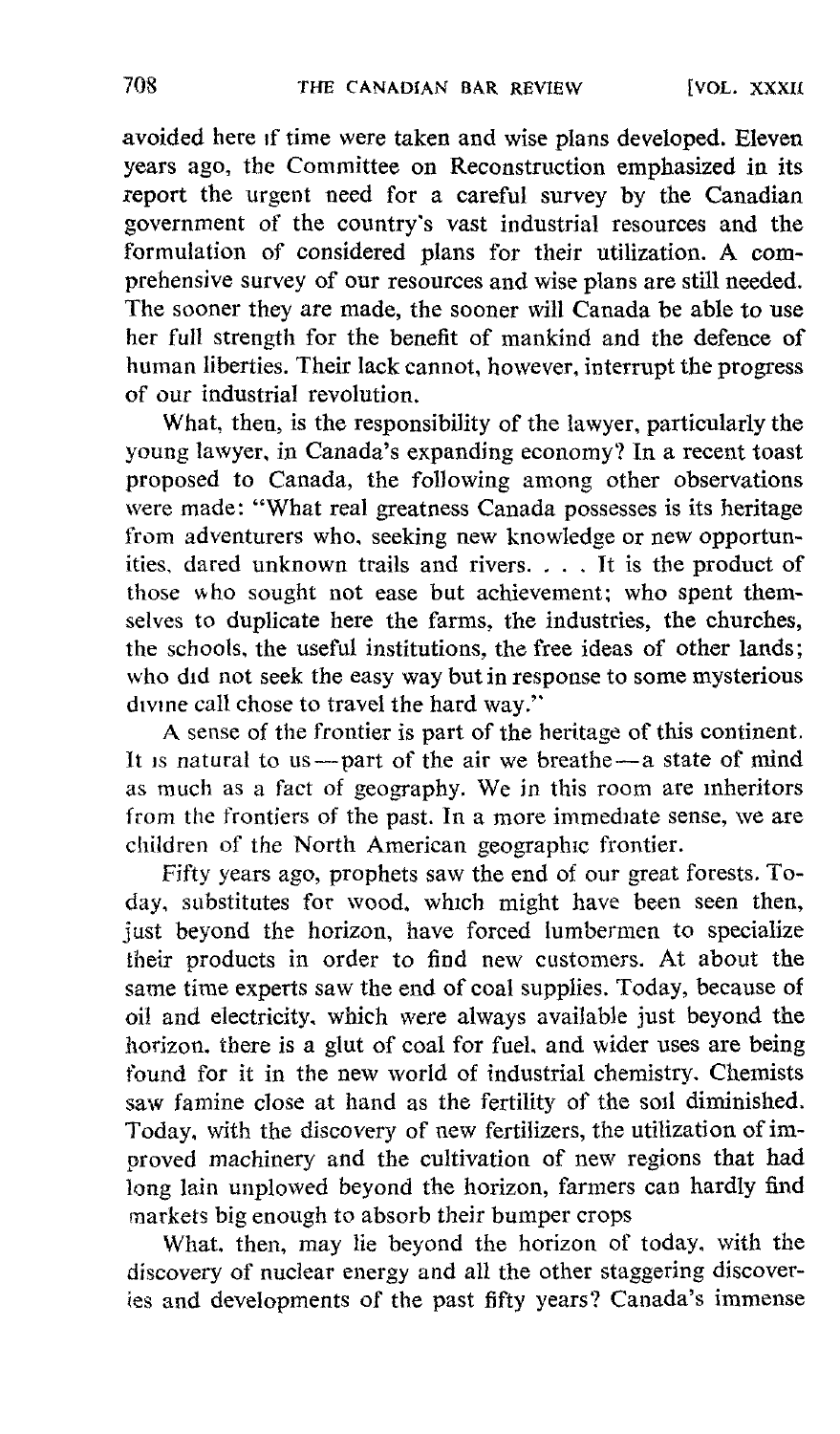and rapid expansion should remind us that there are always new horizons beyond. Horizons open out for those who climb to the higher altitudes and look upon the broader world spreading below.

It is an all too common mistake to fix one's gaze upon a near horizon and refuse to believe that anything of value lies beyond. We do wrong to measure achievement by obsolete standards or to think in terms of finality . All the streets will never be laid, all the houses will never be built, all the great tasks that stretch to the horizon will never be done, for the horizon eternally lifts to new, unexplored horizons beyond.

The sound barrier in aviation has been penetrated, and the heat barrier is being attacked. Matter has been converted into enerheat barrier is being attacked. Matter has been converted into energy, the nature of light is being re-examined andthe possibilities of travel through outer space are being energetically investigated. In almost every phase of life the human mind and spirit are thrusting outward and the boundaries of the known, as well as the unknown, are being broadened.

An important duty is cast upon lawyers to keep pace with the changing times. We must be sensitive to scientific, industrial and economic changes. We must keep ourselves fully informed. Today there is no lack of information, no lack of opportunity for information ; we are inundated with facts on every conceivable subject. In a single generation, the total of scientific and technical knowledge available to those with the inclination and energy to acquire it has increased beyond measure. We have exalted the power to know.

In doing so we have also exalted the power to act. The lawyer must always be informed and competent to do the job. The really important person in the world today is the one who is competent to do the job.

The lawyer has always occupied a prominent place in the country's industrial and economic life . It is not a matter of accident, but of qualification, that lawyers direct many of Canada's leading industrial and financial organizations. They have played a leading part in the development of her natural resources, her mines, her oil, her natural gas. This is merely an intimation of the diversification of the lawyer's activities in business and industry and of the various ways in which he can and does make a contribution to Canada's development.

No lawyer ought ever to exclude himself entirely from the public life of which he forms a part. He, beyond most men, is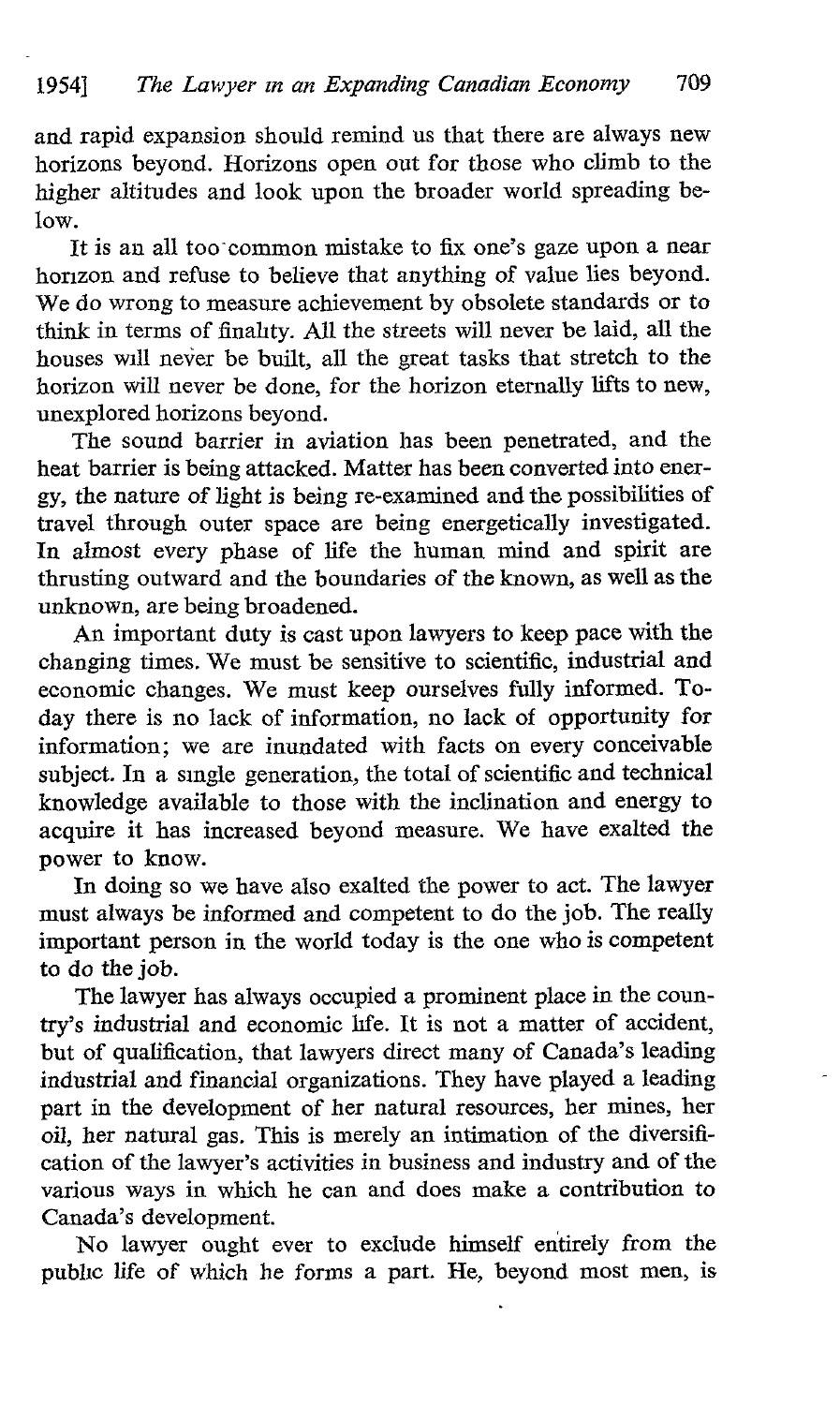bound to direct his energies in that direction because he knows the ways in which the law can be altered for the benefit of mankind. The equipment of the lawyer should be such that his horizon is a broad one. When it is, the lawyer steps rapidly and naturally from service to his client to the ampler forum of service to his neighbours and his nation.

Ever since Confederation a large percentage of the members in Parliament and in the provincial legislatures have been lawyers. Lawyers also occupy many of the more exacting positions in government service. Lawyers should continue to render service in the field of politics and in all the other fields of public life of which they form part.

The changes in our economy have made necessary, and will continue to make necessary, changes in the law. The law is never fixed and static; it is something live and virile. It evolves as men's ideas flourish and men's affairs develop. Thomas Jefferson said :

<sup>I</sup> am not an advocate for frequent changes in laws and constitutions. But laws and institutions must go hand in hand with the progress of the human mind. As that becomes more developed, more enlightened, as new discoveries are made, new truths discovered and manners and opinions change, with the change of circumstances, institutions must advance also to keep pace with the times. We might as well require <sup>a</sup> man to wear still the coat which fitted him when a boy as civilized society to remain ever under the regimen of their barbarous ancestors.

New legal fields are being opened up as a result of new discoveries and changing circumstances. A multitude of new enactments are being placed annually upon the statute books of every legislative body. Since the beginning of Canada's economic expansion in 1939, the complexion of legal requirement has changed materially. Many problems in legal fields little explored and vaguely known present themselves in a fast-moving economy.

Lawyers have cast upon them a very grave and difficult responsibility. We are not and never should be people who merely know the law and represent clients, whether in or out of court. We should be, our historic rôle has made us, far more than that. Not merely are we people who administer the law. We ought also to help shape and help make the law.

It is our duty to preserve what is best from the past by restating ancient principles and formulas in terms of the needs of the present. Life is always a compromise, a balance, a trading of good to avoid evil, a sacrifice of old treasures to new needs. The new programmes will remould the lawyer and law as they do other groups of men and doctrines, but they deserve and need the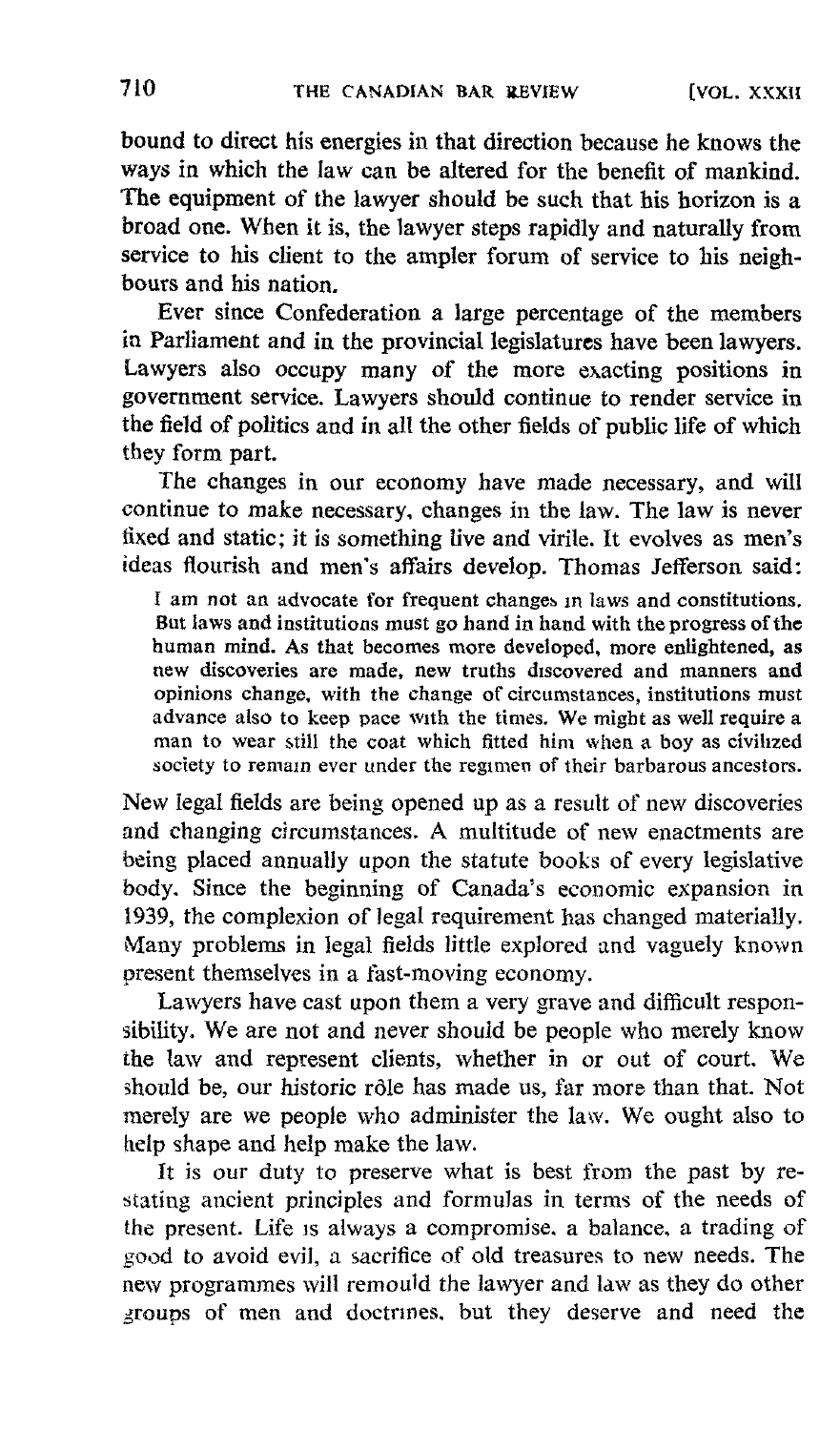lawyer's skill and understanding, and the light of his professional experience. The nation requires his seamanship in this new venture of the fleet on glamorous but uncharted oceans.

It is also our responsibility to ensure, with the welfare of humanity first in our thoughts, that justice is fairly and evenly administered. This is of course a responsibility requiring constant endeavour and vigilance. We are the guardians of the law, imbued we hope with its spirit and confident of its power. The fascination of any legal contest lies not merely in the assessment of facts against the background of established law. Rather it is that some new facet of the human mind and spirit many be revealed and a new relationship established or a rooted tyranny exposed.

It is essential that we should emphasize a wholesome respect for the law. Our people must be constantly reminded that law is vital in the preservation of human liberty. We are the custodians of almost all the rights and privileges that in our day constitute peace, order and good government.

As we reach for new horizons, we should remember continually that law must be kept a profession of high character and courage-a profession that exacts, not only fidelity to the client, but fidelity to truth and to the authority and institutions of the nation.

Professor Toynbee has explained civilization in terms of challenge and response. We, as lawyers, are faced with a challenge, an opportunity. A mass response stirring in all levels of society is required. Are there demands for ease, evasions of responsibility, disinclination to act in a spirit of service, a satisfaction with mediocrity when excellence is within reach, a willingness to compromise that denies the existence of absolutes, a confusion between happiness and folly, an absence of historical awareness or indebtedness, a disinterest in appraising experience and a view that life consists of a series of emotions or sensations, as though we were passive rather than creative agents? This condition may be normal and in some strange way may even result in great advances; but the reverse is more likely to occur.

We lawyers are in a great tradition, which strives to reconcile the ideal with the practical, the claims of one man with those of another, the wisdom of the past with the understandings of the present, the cargo of yesterday with the sails of the future and theoretical rights with practical conclusions. In our daily activities, we are judged as well as judges ; advocators as well as advo